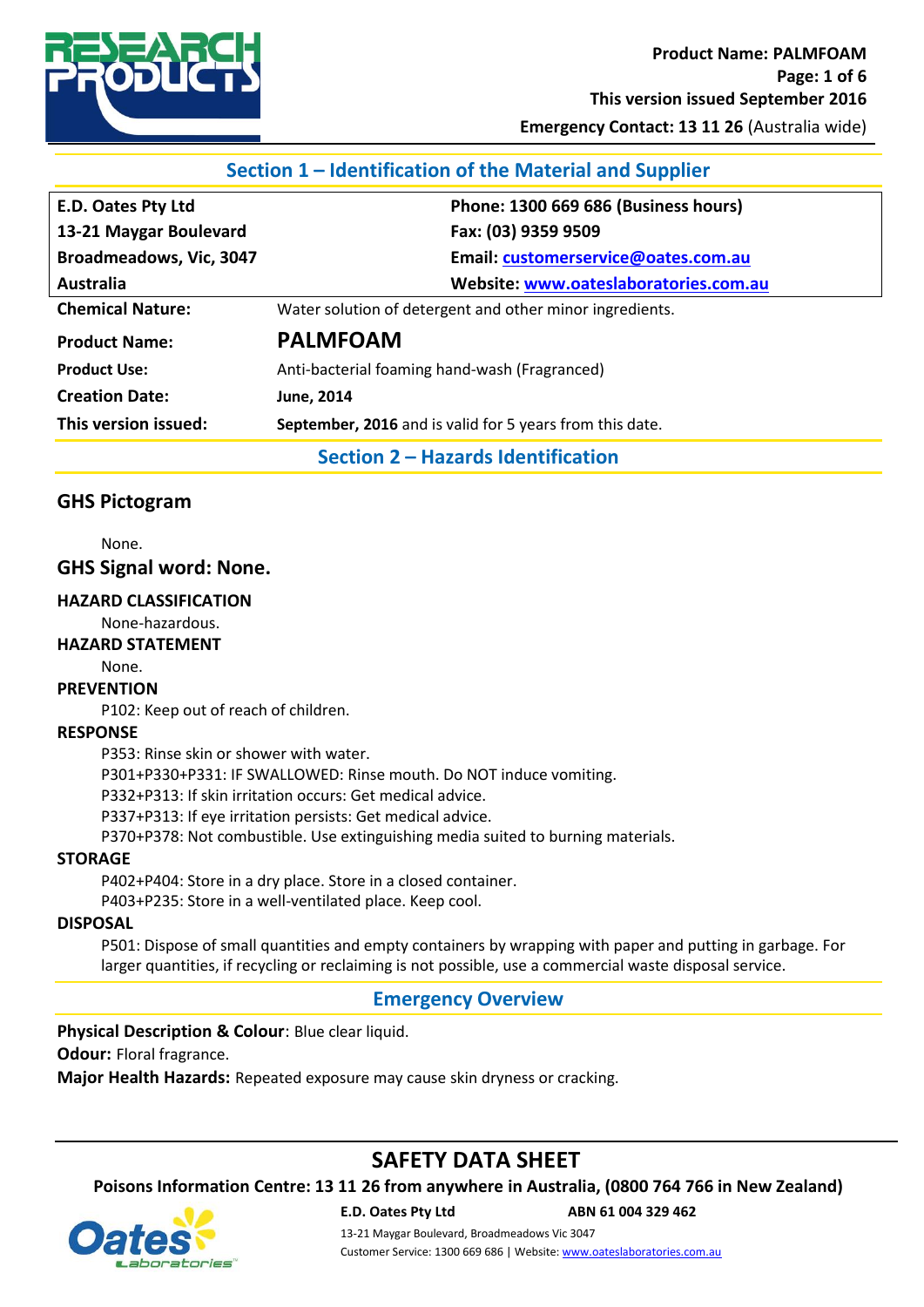

#### **Potential Health Effects**

#### **Inhalation:**

**Short Term Exposure:** Available data indicates that this product is not harmful. In addition product is unlikely to cause any discomfort or irritation.

**Long Term Exposure:** No data for health effects associated with long term inhalation.

#### **Skin Contact:**

**Short Term Exposure:** Available data indicates that this product is not harmful. It should present no hazards in normal use. However product may be mildly irritating, but is unlikely to cause anything more than mild discomfort which should disappear once contact ceases.

**Long Term Exposure:** Repeated exposure may cause skin dryness or cracking.

#### **Eye Contact:**

**Short Term Exposure:** product may be irritating to eyes, but is unlikely to cause anything more than mild transient discomfort.

**Long Term Exposure:** No data for health effects associated with long term eye exposure.

#### **Ingestion:**

**Short Term Exposure:** Significant oral exposure is considered to be unlikely. However, this product may be irritating to mucous membranes but is unlikely to cause anything more than transient discomfort.

**Long Term Exposure:** No data for health effects associated with long term ingestion.

#### **Carcinogen Status:**

**SWA:** No significant ingredient is classified as carcinogenic by SWA.

**NTP:** No significant ingredient is classified as carcinogenic by NTP.

**IARC:** No significant ingredient is classified as carcinogenic by IARC.

### **Section 3 – Composition/Information on Ingredients**

| <b>Ingredients</b>                                       | <b>CAS No</b>        | Conc. % | TWA $(mg/m^3)$ STEL $(mg/m^3)$ |         |
|----------------------------------------------------------|----------------------|---------|--------------------------------|---------|
| Alcohols, C10-16, ethoxylated, sulfates,<br>sodium salts | $68585 - 34 - 2 < 5$ |         | not set                        | not set |
| <b>Triclosan</b>                                         | 3380-34-5            | 0.15    | not set                        | not set |

This is a commercial product whose exact ratio of components may vary slightly. Minor quantities of other nonhazardous ingredients are also possible.

The SWA TWA exposure value is the average airborne concentration of a particular substance when calculated over a normal 8 hour working day for a 5 day working week. The STEL (Short Term Exposure Limit) is an exposure value that may be equalled (but should not be exceeded) for no longer than 15 minutes and should not be repeated more than 4 times per day. There should be at least 60 minutes between successive exposures at the STEL. The term "peak "is used when the TWA limit, because of the rapid action of the substance, should never be exceeded, even briefly.

### **Section 4 – First Aid Measures**

**General Information:** You should call The Poisons Information Centre if you feel that you may have been poisoned, burned or irritated by this product. The number is 13 11 26 from anywhere in Australia (0800 764 766 in New Zealand) and is available at all times. Have this SDS with you when you call.

**Inhalation:** Remove source of contamination or move victim to fresh air. First aid is not generally required. If in doubt, contact a Poisons Information Centre or a doctor.

## **SAFETY DATA SHEET**

**Poisons Information Centre: 13 11 26 from anywhere in Australia, (0800 764 766 in New Zealand)**



**E.D. Oates Pty Ltd ABN 61 004 329 462**

13-21 Maygar Boulevard, Broadmeadows Vic 3047 Customer Service: 1300 669 686 | Website[: www.oateslaboratories.com.au](http://www.oateslaboratories.com.au/)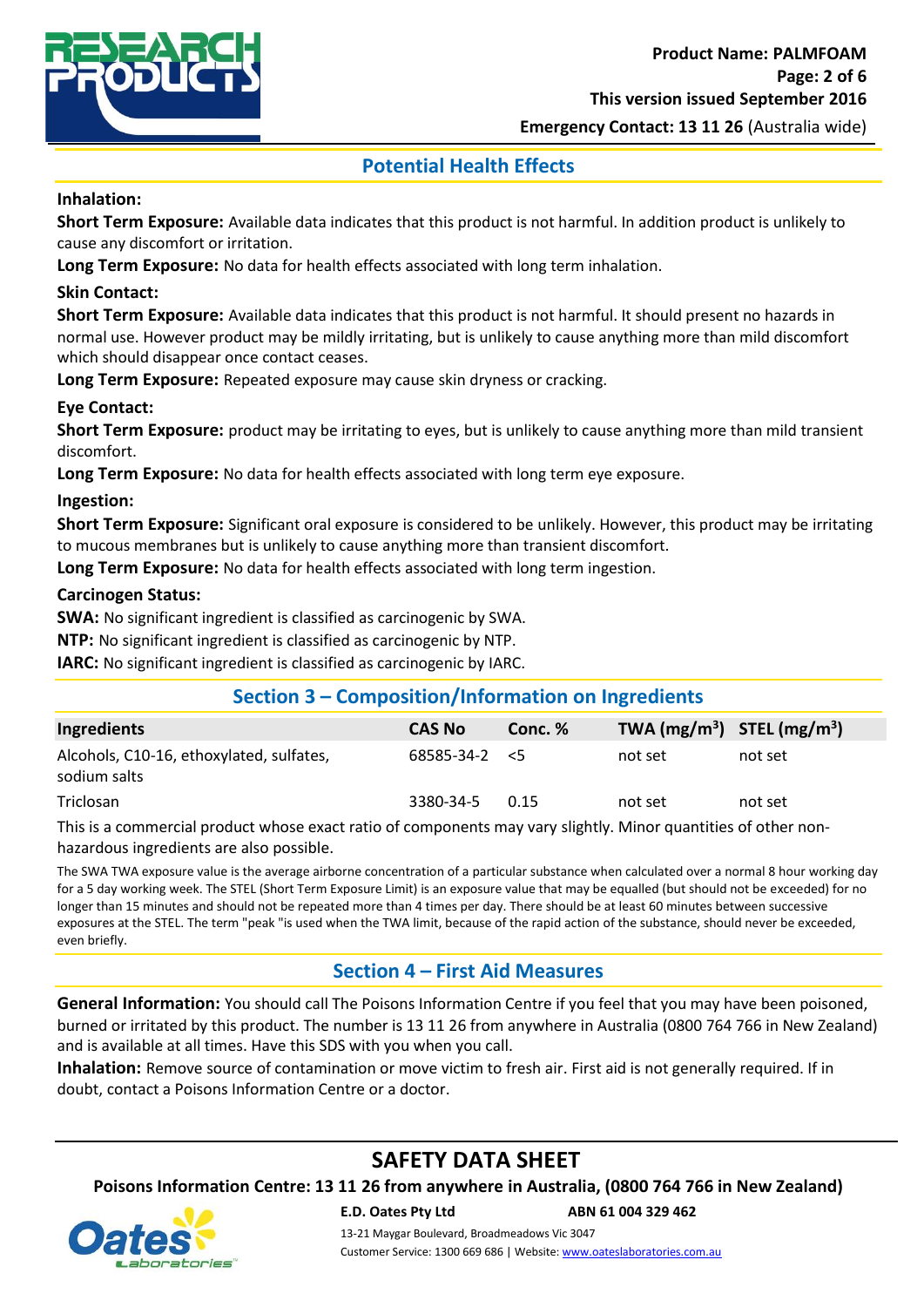

**Skin Contact:** Irritation is unlikely. However, if irritation does occur, flush with lukewarm, gently flowing water for 5 minutes or until chemical is removed.

**Eye Contact:** No effects expected. If irritation does occur, flush contaminated eye(s) with lukewarm, gently flowing water for 5 minutes or until the product is removed. Obtain medical advice if irritation becomes painful or lasts more than a few minutes. Take special care if exposed person is wearing contact lenses.

**Ingestion:** If product is swallowed or gets in mouth, do NOT induce vomiting; wash mouth with water and give some water to drink. If symptoms develop, or if in doubt contact a Poisons Information Centre or a doctor.

### **Section 5 – Fire Fighting Measures**

**Fire and Explosion Hazards:** The major hazard in fires is usually inhalation of heated and toxic or oxygen deficient (or both), fire gases. There is no risk of an explosion from this product under normal circumstances if it is involved in a fire. Only small quantities of decomposition products are expected from this product at temperatures normally achieved in a fire. This will only occur after heating to dryness.

Fire decomposition products from this product are not expected to be hazardous or harmful.

**Extinguishing Media:** Not combustible. If material is involved in a fire use: Water fog (or if unavailable fine water sprays), foam, dry agent (carbon dioxide, dry chemical powder).

**Exposure Hazards:** In combustion emits toxic fumes.

Fire Fighting: If a significant quantity of this product is involved in a fire, call the fire brigade.

**Advice for Fire-Fighters:** Wear self-contained breathing apparatus. Wear protective clothing to prevent contact with skin and eyes.

**Hazchem Code:** None allocated.

### **Section 6 – Accidental Release Measures**

**Accidental Release:** This product is sold in small packages, and the accidental release from one of these is not usually a cause for concern. For minor spills, clean up, rinsing to sewer and put empty container in garbage. Although no special protective clothing is normally necessary because of occasional minor contact with this product, it is good practice to wear impermeable gloves when handling chemical products. In the event of a major spill, prevent spillage from entering drains or water courses and call emergency services.

**Clean-up Procedures:** Transfer to a closable, labelled salvage container for disposal by an appropriate method.

### **Section 7 – Handling and Storage**

**Handling:** Keep exposure to this product to a minimum, and minimise the quantities kept in work areas. Check Section 8 of this SDS for details of personal protective measures, and make sure that those measures are followed. The measures detailed below under "Storage" should be followed during handling in order to minimise risks to persons using the product in the workplace. Also, avoid contact or contamination of product with incompatible materials listed in Section 10.

**Storage:** Make sure that containers of this product are kept tightly closed. Make sure that the product does not come into contact with substances listed under "Incompatibilities" in Section 10. Some liquid preparations settle or separate on standing and may require stirring before use. Check packaging - there may be further storage instructions on the label.

### **Section 8 – Exposure Controls and Personal Protection**

The following Australian Standards will provide general advice regarding safety clothing and equipment:

Respiratory equipment: **AS/NZS 1715**, Protective Gloves: **AS 2161**, Occupational Protective Clothing: AS/NZS 4501 set 2008, Industrial Eye Protection: **AS1336** and **AS/NZS 1337**, Occupational Protective Footwear: **AS/NZS2210**.

## **SAFETY DATA SHEET**

**Poisons Information Centre: 13 11 26 from anywhere in Australia, (0800 764 766 in New Zealand)**



**E.D. Oates Pty Ltd ABN 61 004 329 462**

13-21 Maygar Boulevard, Broadmeadows Vic 3047 Customer Service: 1300 669 686 | Website[: www.oateslaboratories.com.au](http://www.oateslaboratories.com.au/)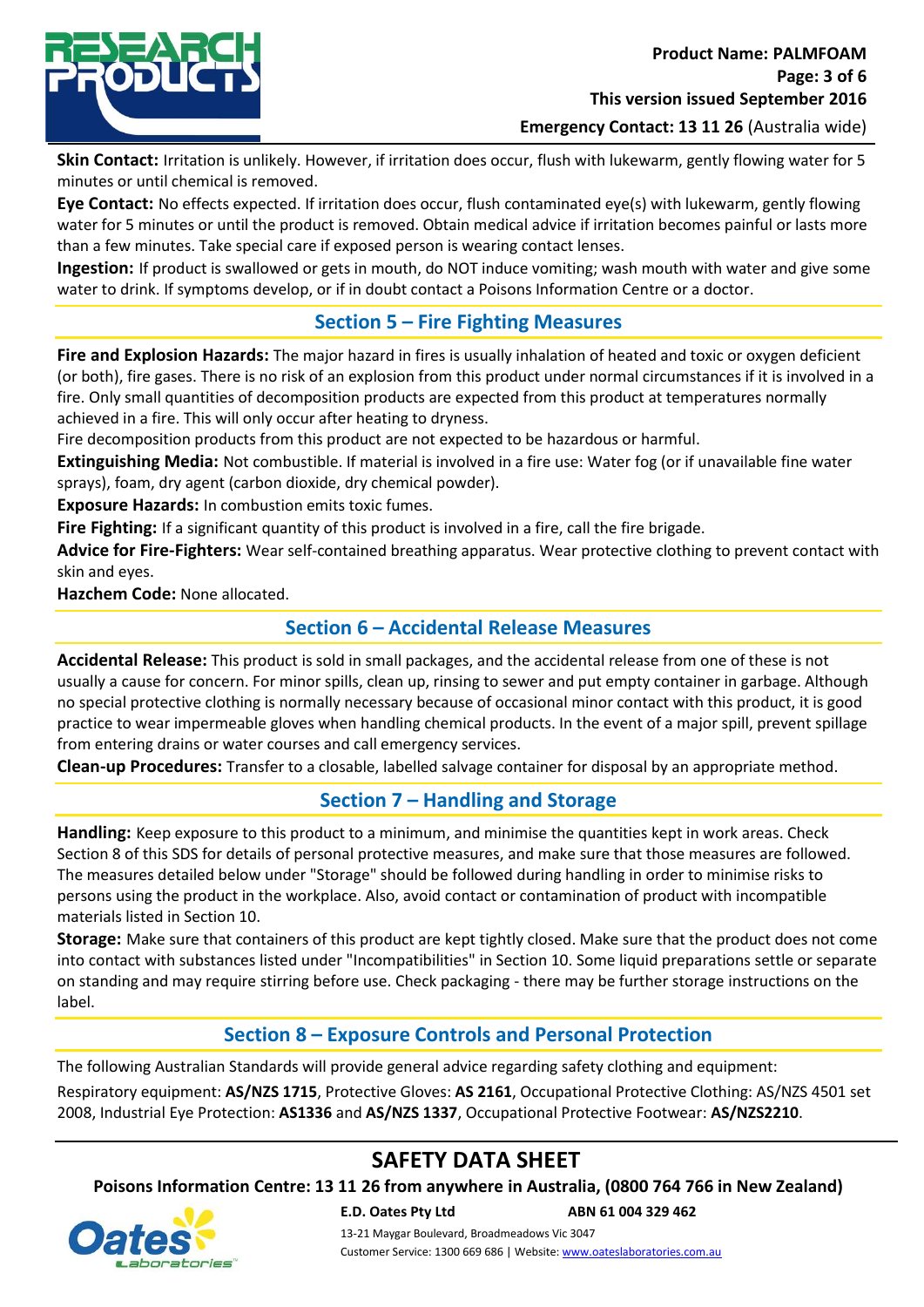

#### **SWA Exposure Limits TWA (mg/m<sup>3</sup>**

**) STEL (mg/m<sup>3</sup> )**

Exposure limits have not been established by SWA for any of the significant ingredients in this product.

No special equipment is usually needed when occasionally handling small quantities. The following instructions are for bulk handling or where regular exposure in an occupational setting occurs without proper containment systems. **Ventilation:** No special ventilation requirements are normally necessary for this product. However make sure that

the work environment remains clean and that vapours and mists are minimised.

**Eye Protection:** Eye protection such as protective glasses or goggles is recommended when this product is being used.

**Skin Protection:** The information at hand indicates that this product is not harmful and that normally no special skin protection is necessary. However, we suggest that you routinely avoid contact with all chemical products and that you wear suitable gloves (preferably elbow-length) when skin contact is likely.

**Protective Material Types:** There is no specific recommendation for any particular protective material type.

**Respirator:** Usually, no respirator is necessary when using this product. However, if you have any doubts consult the Australian Standard mentioned above.

Safety deluge showers should, if practical, be provided near to where this product is being handled commercially.

| <b>Physical Description:</b> | Liquid                       |
|------------------------------|------------------------------|
| Colour:                      | Blue                         |
| Odour:                       | Floral                       |
| <b>Vapour Density:</b>       | Not available                |
| <b>Vapour Pressure:</b>      | Not available                |
| <b>Boiling Point:</b>        | Not available                |
| <b>Specific Gravity:</b>     | 1.02                         |
| <b>Water Solubility:</b>     | Completely soluble in water. |
| pH:                          | 6.50-7.00                    |
| <b>Flash Point:</b>          | Not applicable               |
| <b>Flammability Limits:</b>  | Not applicable               |
| <b>Ignition Temperature:</b> | Not applicable               |
|                              |                              |

### **Section 9 – Physical and Chemical Properties**

#### **Section 10 – Stability and Reactivity**

**Chemical Stability:** Stable under normal conditions of use.

**Conditions to Avoid:** Avoid contact with foodstuffs. Avoid exposure to heat, sources of ignition, and open flame.

**Materials to Avoid:** Incompatible with oxidizing agents.

**Hazardous Decomposition Products:** Oxides of carbon.

**Hazardous Reactions:** None known.

### **Section 11 – Toxicological Information**

No adverse health effects expected if the product is handled in accordance with this Safety Data Sheet and the product label. Symptoms or effects that may arise if this product is mishandled and overexposure occurs are: **Acute Effects:** 

**Skin Contact:** Not expected to be a skin irritant.

**Eye Contact:** May be eye irritant.

## **SAFETY DATA SHEET**

**Poisons Information Centre: 13 11 26 from anywhere in Australia, (0800 764 766 in New Zealand)**



**E.D. Oates Pty Ltd ABN 61 004 329 462** 13-21 Maygar Boulevard, Broadmeadows Vic 3047 Customer Service: 1300 669 686 | Website[: www.oateslaboratories.com.au](http://www.oateslaboratories.com.au/)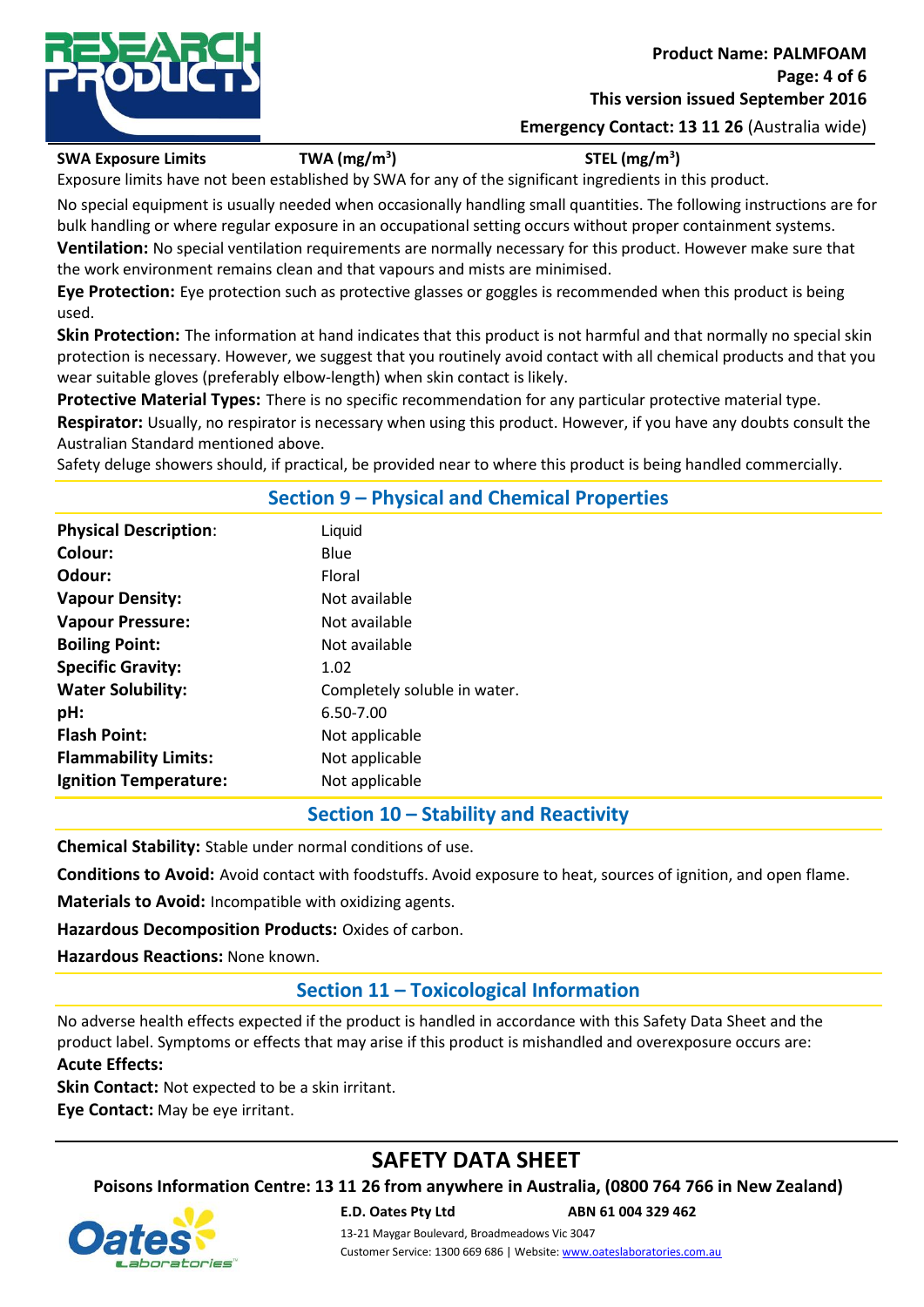

**Ingestion:** No adverse effects expected, however, large amounts may cause nausea and vomiting. **Inhalation:** There may be irritation of the throat with a feeling of tightness in the chest. **Toxicity:** No LD50 available for product.

### **Classification of Hazardous Ingredients**

Ingredient **Hazard Statements** 

None.

### **Section 12 – Ecological Information**

**Eco-toxicity:** Avoid contaminating waterways.

### **Section 13 – Disposal Considerations**

**Disposal:** Dispose of small quantities and empty containers by wrapping with paper and putting in garbage. For larger quantities, if recycling or reclaiming is not possible, use a commercial waste disposal service.

#### **Section 14 – Transport Information**

**ADG Code:** This product is not classified as a Dangerous Good. No special transport conditions are necessary unless required by other regulations.

### **Section 15 – Regulatory Information**

**AICS:** All of the significant ingredients in this formulation are compliant with NICNAS regulations.

### **Section 16 – Other Information**

**This SDS contains only safety-related information. For other data see product literature.**

#### **Emergency Contact: Phone 13 11 26 (Australia wide)**

| <b>Acronyms:</b>    |                                                                                                                         |
|---------------------|-------------------------------------------------------------------------------------------------------------------------|
| <b>ADG Code</b>     | Australian Code for the Transport of Dangerous Goods by Road and Rail (7 <sup>th</sup> edition)                         |
| <b>AICS</b>         | Australian Inventory of Chemical Substances                                                                             |
| <b>SWA</b>          | Safe Work Australia, formerly ASCC and NOHSC                                                                            |
| <b>CAS number</b>   | <b>Chemical Abstracts Service Registry Number</b>                                                                       |
| <b>Hazchem Code</b> | Emergency action code of numbers and letters that provide information to emergency<br>services especially fire-fighters |
| <b>IARC</b>         | International Agency for Research on Cancer                                                                             |
| <b>NOS</b>          | Not otherwise specified                                                                                                 |
| <b>NTP</b>          | National Toxicology Program (USA)                                                                                       |
| <b>R-Phrase</b>     | <b>Risk Phrase</b>                                                                                                      |
| <b>SUSMP</b>        | Standard for the Uniform Scheduling of Medicines & Poisons                                                              |
| <b>UN Number</b>    | <b>United Nations Number</b>                                                                                            |

Please read all labels carefully before using product.

## **SAFETY DATA SHEET**

**Poisons Information Centre: 13 11 26 from anywhere in Australia, (0800 764 766 in New Zealand)**



#### **E.D. Oates Pty Ltd ABN 61 004 329 462** 13-21 Maygar Boulevard, Broadmeadows Vic 3047 Customer Service: 1300 669 686 | Website[: www.oateslaboratories.com.au](http://www.oateslaboratories.com.au/)